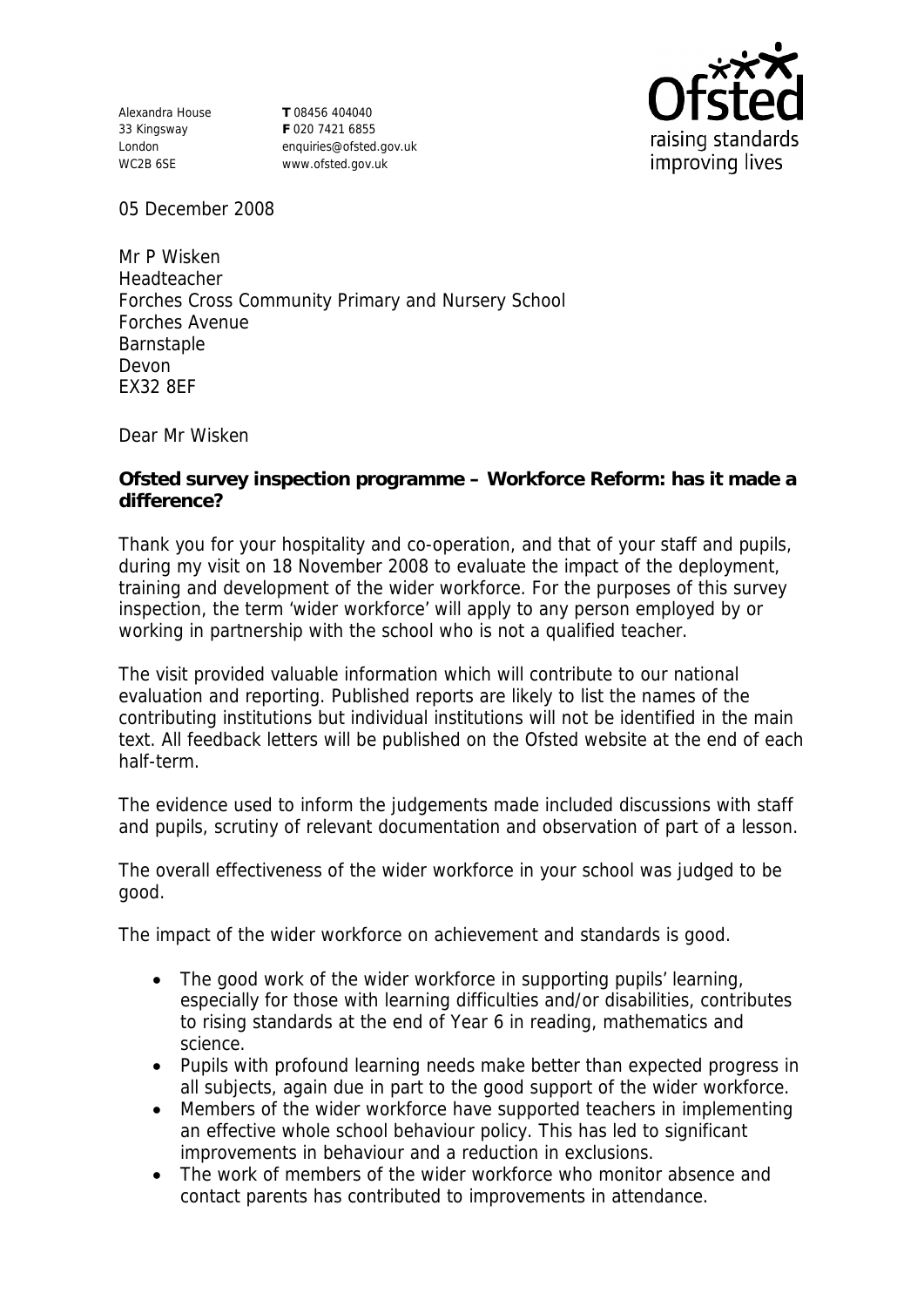The impact of the wider workforce on the quality of teaching and learning is good.

- Members of the wider workforce provide very good support for the teaching of pupils with learning difficulties and/or disabilities. They routinely discuss the plans for the lesson with the class teacher, so there is clarity about each adult's role. This contributes to brisk teaching and pupils' good progress.
- Members of the wider workforce observe learning and contribute to the assessment of pupils' progress. This approach is especially effective in the Key Stage 2 nurture class.
- While members of the wider workforce undertake some important tasks that release teachers' time, some teachers continue to undertake routine tasks such as collecting money and bulk photocopying. This limits the effectiveness of time allocated for planning, preparation and assessment.

The impact of the wider workforce on the quality of the curriculum is good.

- Members of the wider workforce enrich the curriculum by using their skills to contribute to the teaching of physical education (PE), cookery, gardening, information and communication technology (ICT), and in the Early Years Foundation Stage (EYFS).
- The work of the wider workforce in assessing pupils' progress helps teachers to plan a curriculum that is well-matched to pupils' individual needs. In particular, the contribution of the wider workforce in the Key Stage 2 nurture group enables these pupils to follow individual learning programmes.

The leadership and management of the wider workforce are good.

- Effective monitoring, evaluation and planning have identified the contribution that the wider workforce makes to raising pupils' achievement and ensures they are effectively deployment.
- The school's inclusive ethos enables all staff to be valued and respected by pupils and parents.
- Members of the wider workforce receive effective training for their roles in school, but do not always have sufficient information or opportunities for career development.
- Performance management of the wider workforce is in place, but some staff lack confidence in the process.

The impact of the wider workforce on inclusion is outstanding.

- Members of the wider workforce make an excellent contribution to raising pupils' achievement, especially for those with learning difficulties and/or disabilities, and in improving pupils' behaviour. They have also contributed to the school's receipt of a national award for the support of vulnerable pupils.
- Members of the wider workforce make an excellent contribution to enhancing the school's links with parents, external agencies and the wider community. They help enhance parents' basic skills where this is needed.